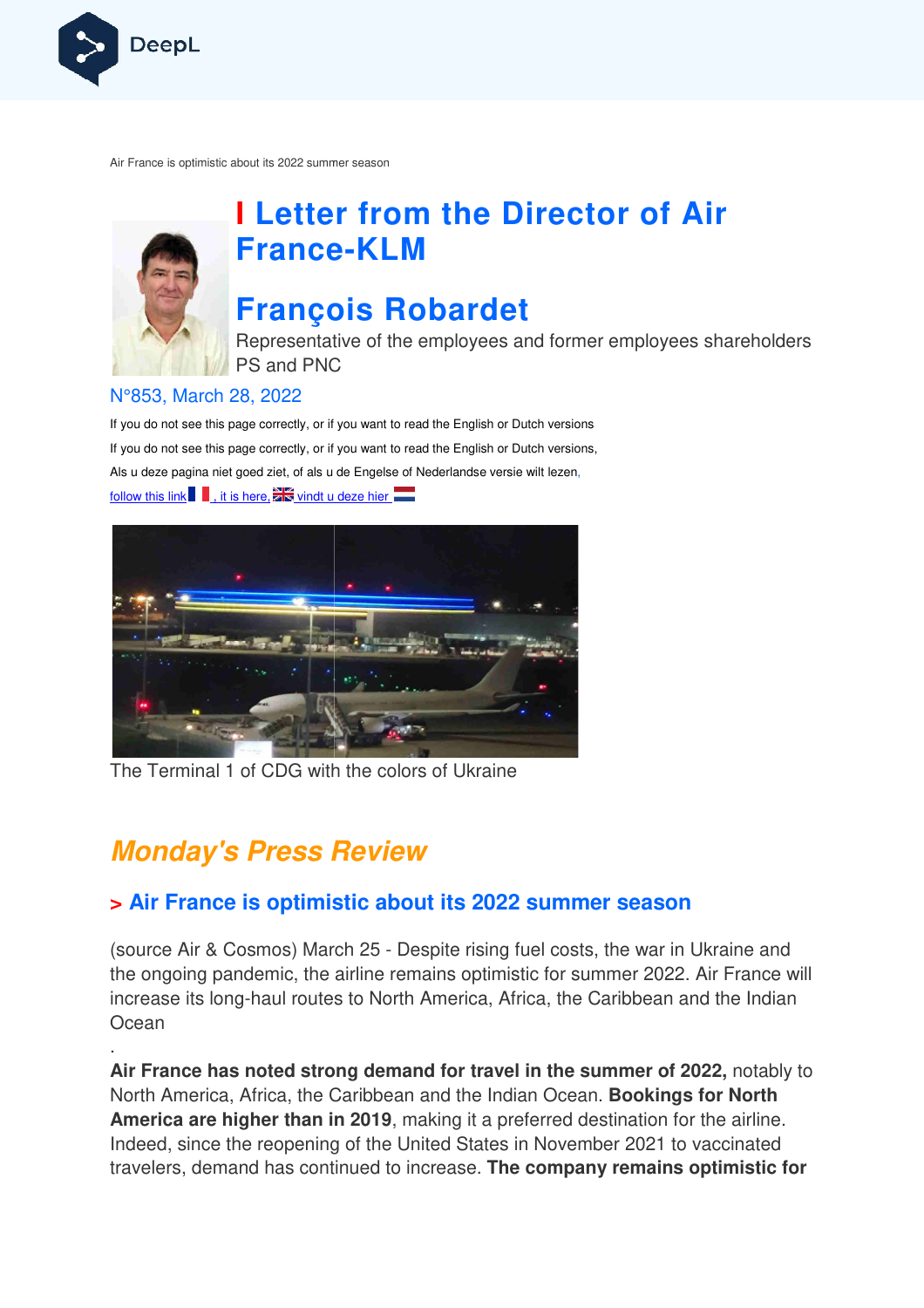**the coming months in 2022**. On the other hand, some destinations are much less popular, notably Asia. The war in Ukraine has led to an increase in fuel consumption, due to the avoidance of Russian airspace. Flights between France and North Asia have to take another route with increased travel times, up to 4 hours on average

.

**The increase in the price of oil per barrel is inexorably affecting the Air France group and its sister company KLM Royal Dutch Airlines**. This fuel represents up to 30% of the overall costs of the Franco-Dutch airline, hence the price increase for passengers. In practice, **this increase represents an additional cost of 40 euros for a flight to the Caribbean** where the price of the ticket was initially proposed at "619 euros round trip". On the other hand, this increase does not concern mediumhaul flights, as Air France assures that it has sufficient cover not to charge its customers a higher ticket price. The hedging policy allows the purchase of fuel upstream at a fixed price, which does not change. In concrete terms, **for the first quarter of 2022, the company has purchased 72% of the necessary fuel consumption**, and for the second quarter, 63% coverage.

**My comment:** For the time being, the war in Ukraine has a limited impact on airline activity.

The trend of returning travelers, observed at the end of 2021, continues.

### **> Environmental organizations: 150,000 new houses too close to Schiphol Airport**

(source Luchtvaartnieuws translated with Deepl) March 26 - At least **150,000 housing units will be built in the Schiphol area over the next few years**, but according to environmental organizations, they will be located in **places where aircraft noise is too much for a healthy life**.

According to research by the **North and South Holland nature and environment federations**, 115 new housing sites are affected. They are based on the World Health Organization (WHO) guidelines for noise pollution. (...) The building plans within 20 to 40 kilometers of the airport are within the critical threshold of excessive health risks.

"The health of some 300,000 future residents in the vicinity of Schiphol is at stake. Not to mention the 1.5 to 2 million people who already live in the area," the organizations say. They **believe that aircraft noise should be reduced by reducing activity at Schiphol**.

**My comment:** If the program to build new housing around Schiphol goes ahead, new environmental constraints could be imposed on the airlines, primarily on KLM.

### **> Delta Air Lines: SAF supply agreement with Gevo**

(CircleFinance source) March 22 - **Delta Air Lines announced that it has signed an agreement with Gevo, a manufacturer of sustainable aviation fuel (SAF),**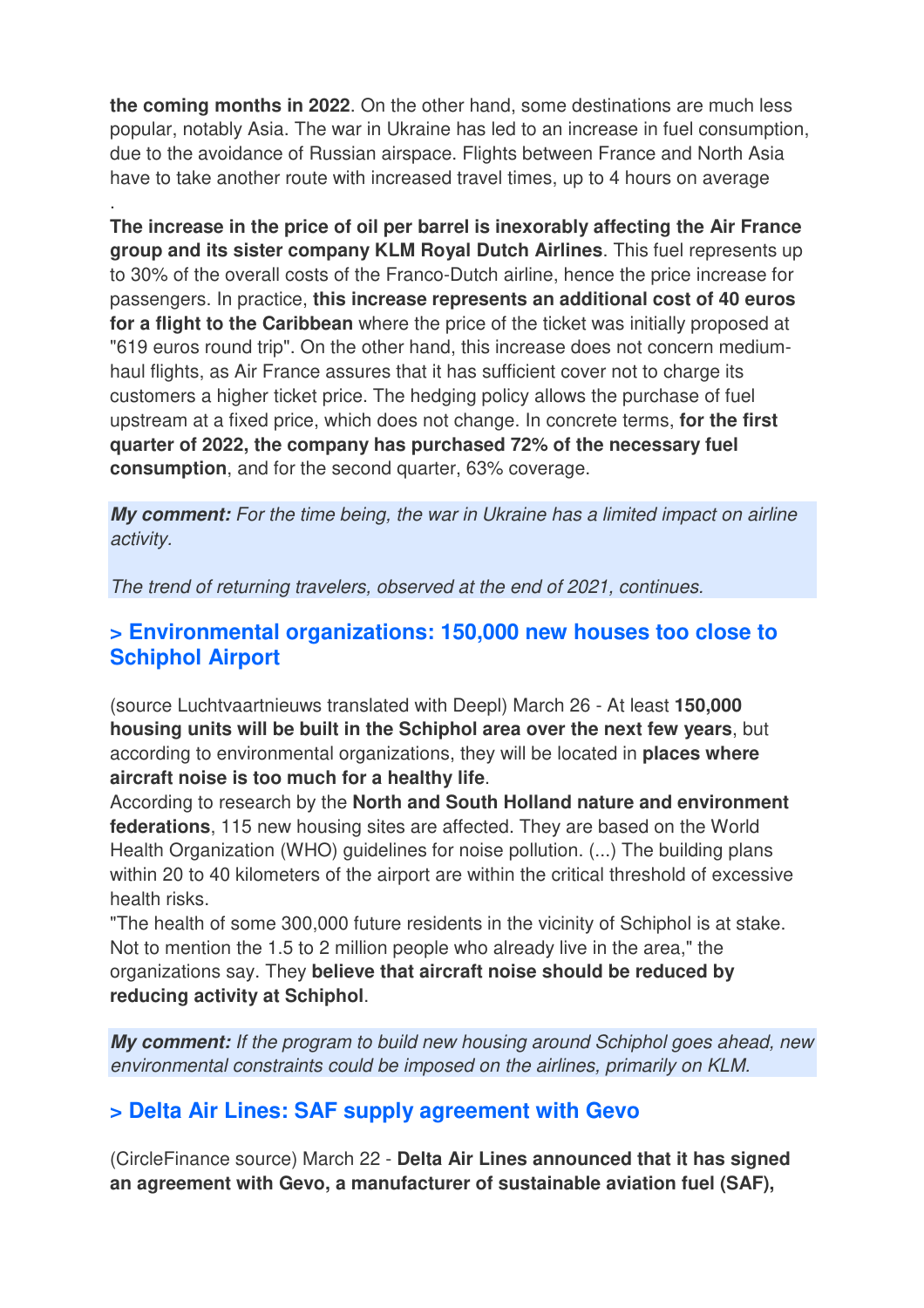**advancing its goal of fueling 10% of its operations with SAF by the end of 2030**. Through the agreement, **Delta is expected to receive approximately 75 million gallons of SAF annually for seven years**, beginning in mid-2026.

FAS reduces greenhouse gas emissions by up to 80 percent compared to fossil fuels

**In 2021, Delta purchased more than 300,000 gallons of FAS**, working with its business partners to help develop the underdeveloped FAS market.

**My comment:** More and more airlines are preempting sustainable aviation fuel (SAF), anticipating the difficulties of producing this biofuel in sufficient quantities.

### **> After the departure of its CEO, Ethiopian Airlines appoints Mesfin Tasew**

(source L'Echo touristique) March 25 - **Ethiopian Airlines has appointed Mesfin Tasew as its new CEO to replace Tewolde Gebremariam, who is leaving the company for health reasons**.

Tewolde Gebremariam

.

's request for early retirement has been accepted, after 11 years of loyal service, the board of directors announced. **A new CEO has been appointed to replace him,**  Mesfin Tasew, said Girma Wake, at a press conference in Addis Ababa. **A former chief operating officer of Ethiopian Airlines, Mesfin Tasew is the current CEO of ASKY, a pan-African airline based in Lomé, of which the Ethiopian company is the strategic partner.** 

 Ethiopian Airlines, a 100% state-owned company that prides itself on being the only profit-making airline on the African continent, has recorded a turnover of \$3.51 billion for the fiscal year 2020-2021.

In an airline industry stricken by the Covid-19 pandemic, the company is one of the few in the world to have managed to stay afloat without a public bailout and without laying off permanent staff, turning massively to cargo when passenger traffic dropped sharply, notably by converting some of its passenger aircraft into cargo planes. (...)

**My comment:** Ethiopian Airlines has progressed a lot in the last ten years.

It owes it on the one hand to the unfailing support of the Ethiopian State, helped by China, and on the other hand to the presence at its head of CEOs specialized in the airline business.

### **> Airbus flies an A380 with an engine powered by 100% SAF**

(source: Journal de l'Aviation) March 28 - **Airbus** continues to demonstrate the use of sustainable aviation fuel (SAF). The aircraft manufacturer **flew an A380 with an engine powered 100% by SAF.** 

The aircraft used for this test was the MSN1, powered by the Rolls-Royce Trent 900.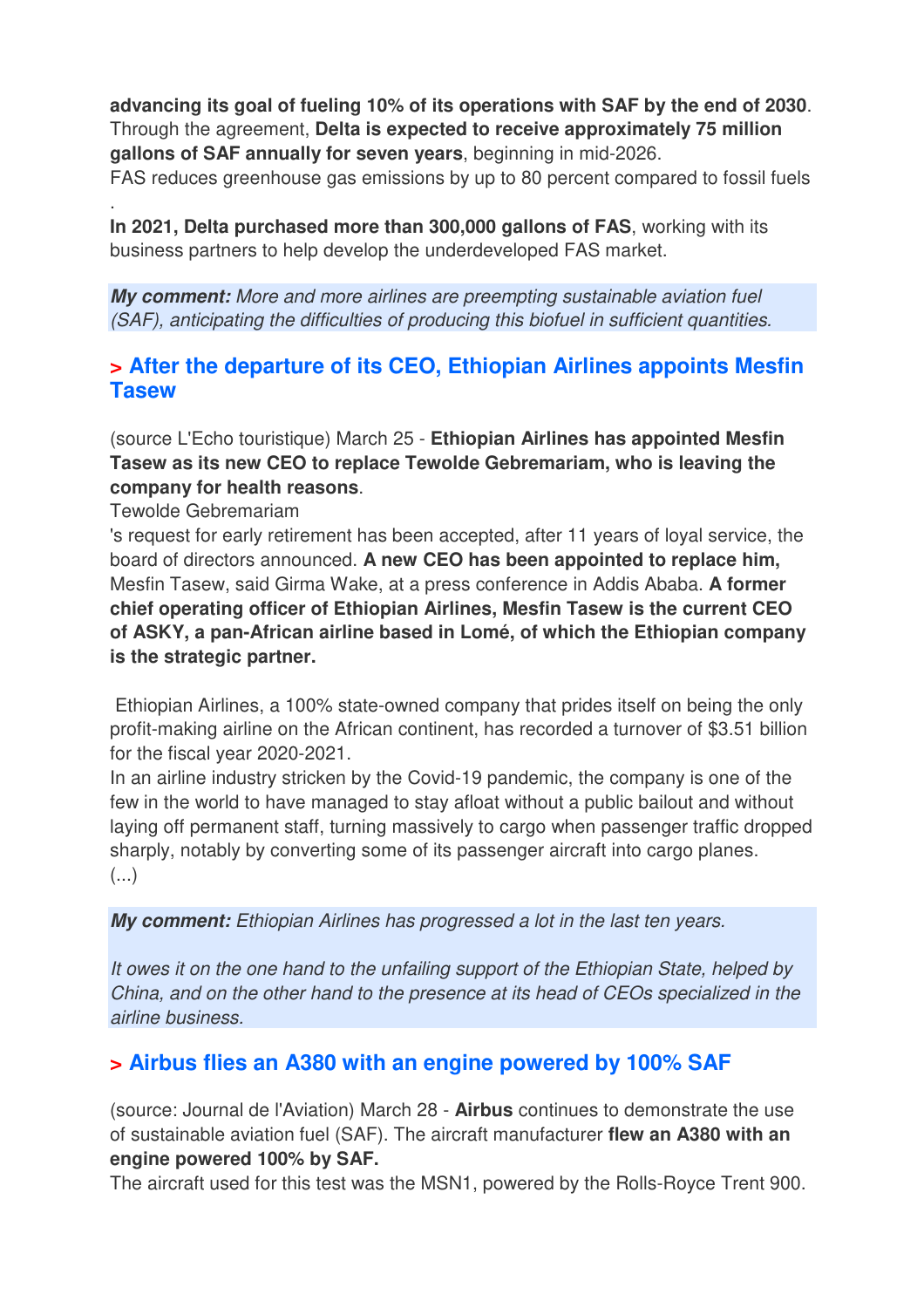The flight, conducted on March 25, lasted three hours.

.

.

It required the use of 27 metric tons of sustainable fuel, produced by TotalEnergies from hydrotreated fatty acids and esters (HEFA), made mainly from used cooking oil

### **A second flight is scheduled between Toulouse and Nice on March 29 to test the use of SAF during takeoff and landing**.

Similar tests have already been conducted in recent months on an A350 and then an A319neo.

**My comment:** Airbus is using its first A380s to carry out tests in various fields.

Prior to this, Airbus announced that it would install a fifth engine on its first A380 that would be powered by liquid hydrogen. The first tests are planned by 2025 to demonstrate the feasibility of a hydrogen propulsion system in flight.

## **> Tarbes-Lourdes-Paris public service contract: Chalair and Volotea clash**

(source TourMag) March 27 - (...) **In February, the Spanish company Volotea had won**, to everyone's surprise, the **call for tender** launched by the Pyrénia mixed syndicate, **for the exclusive operation of the air route between Tarbes-Lourdes airport and Paris-Orly.** 

**A link subject to the DSP aids**, namely a tripartite agreement between the carrier, the airport management union and the State, which pays compensation in return for the operation of the line and therefore the opening up of the territory and the development of its economy.

This compensation involves considerable sums of money. **For 4 years, Volotea was to receive 4.5 million euros per year from the** French government **to operate the route**.

The decision had provoked the anger of the French company **Chalair**, whose bid had been ranked second. The company, headed by Alain Battisti (who also heads the French National Federation of Merchant Aviation, FNAM), **responded by filing a pre-contractual summary procedure to contest the decision before the administrative court**. A

new twist: in an order dated March 21, 2022, **the interim relief judge of the Pau administrative court finally overturned the first decision**, finding in favor of Chalair.

"The application of the selected delegatee was not in compliance with the consultation rules. The procedure is therefore cancelled from the stage of examination of the applications," the Pau administrative court said in a statement

**The reason is simple: the bid submitted by Volotea should not have been examined because the company has been convicted by the French justice system for acts of concealed work "for lack of declarations to social welfare**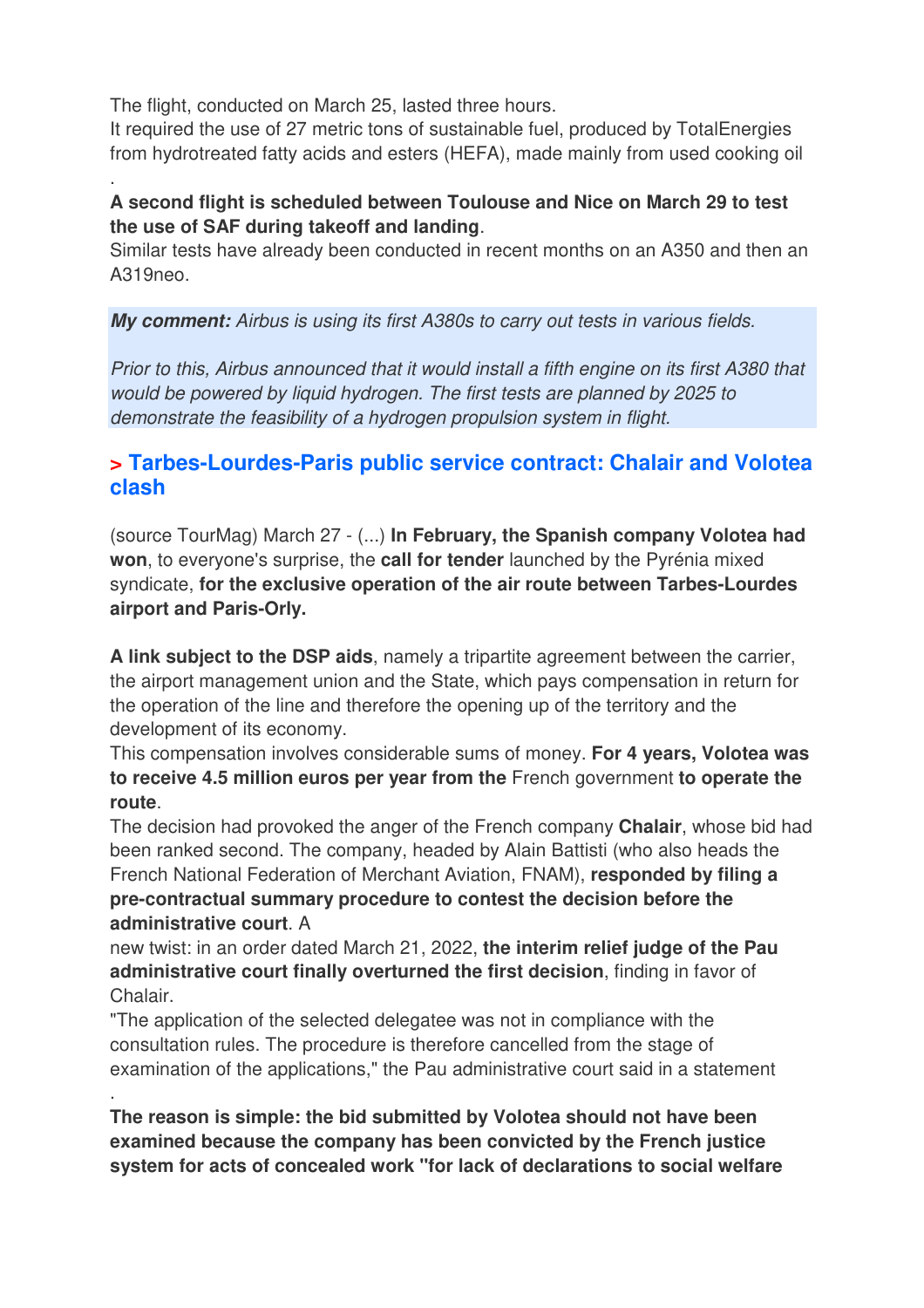**agencies in France for some of its pilots.** This will take place in September 2021 before the Bordeaux criminal court. The fine of 200,000 euros has not yet been paid in full.

Contacted, **Chalair refuses for the moment to comment on** the decision of the administrative court. Alain Battisti, head of the company, says he is now "waiting for the legal reaction of the elected officials regarding the current DSP process".

For its part, **Volotea says it has appealed the decision**. "No other route is concerned," says the management of the Spanish company.

The operation of the route between Tarbes-Lourdes and Paris-Orly by Volotea was to begin on June 1, 2022.

**My comment:** Small precision: the FNAM has changed its name, it is now called National Federation of Aviation **and its Trades**.

According to the online newspaper pyreneesinfos, "The mixed syndicate Pyrénia, which manages the airport of Tarbes Lourdes Pyrenees, will have to relaunch a procedure for the award of the agreement of DSP at the stage of the examination of the candidatures. No doubt without the company Volotea. Unless a new twist intervenes between now and then! "

Volotea could abandon its appeal against its conviction and pay the entire fine. In which case, its application could be accepted.

Volotea is not the first airline to be convicted of concealed work in France. Before it, Ryanair in particular had been convicted in Marseille in 2014.

## **> Montpellier: the airport aims for 1.7 million passengers in 2022**

(source Midi Libre) March 24 - **The skies are gradually clearing at Montpellier Méditerranée airport**. After having "limited the damage in 2020", according to Emmanuel Brehmer, chairman of the airport company's board of directors, the return to normal is confirmed. "**We expect, for 2022**, unless another disaster in the world, **a passenger traffic of 1.7 million, which would represent 88% of the traffic of 2019.** 

 And if, as the chairman of the board adds, the airport "starts again with a strong ambition this year", it is because he has reasons to believe. "We are coming out of a rather formidable year in 2021, considering what we have experienced, with passenger traffic of around 1.1 million. But above all, the accounts showed a positive balance, of "nearly 1 million euros".

In a few days, surfing on the progressive recovery of traffic, Emmanuel Brehmer will announce a new development plan. Ambitious. "**We are going to invest between 50 and 60 M€ between now and 2026, with the ambition of reaching 2.5 million passengers**", he says. By then, a second base could be created, at the initiative of an airline.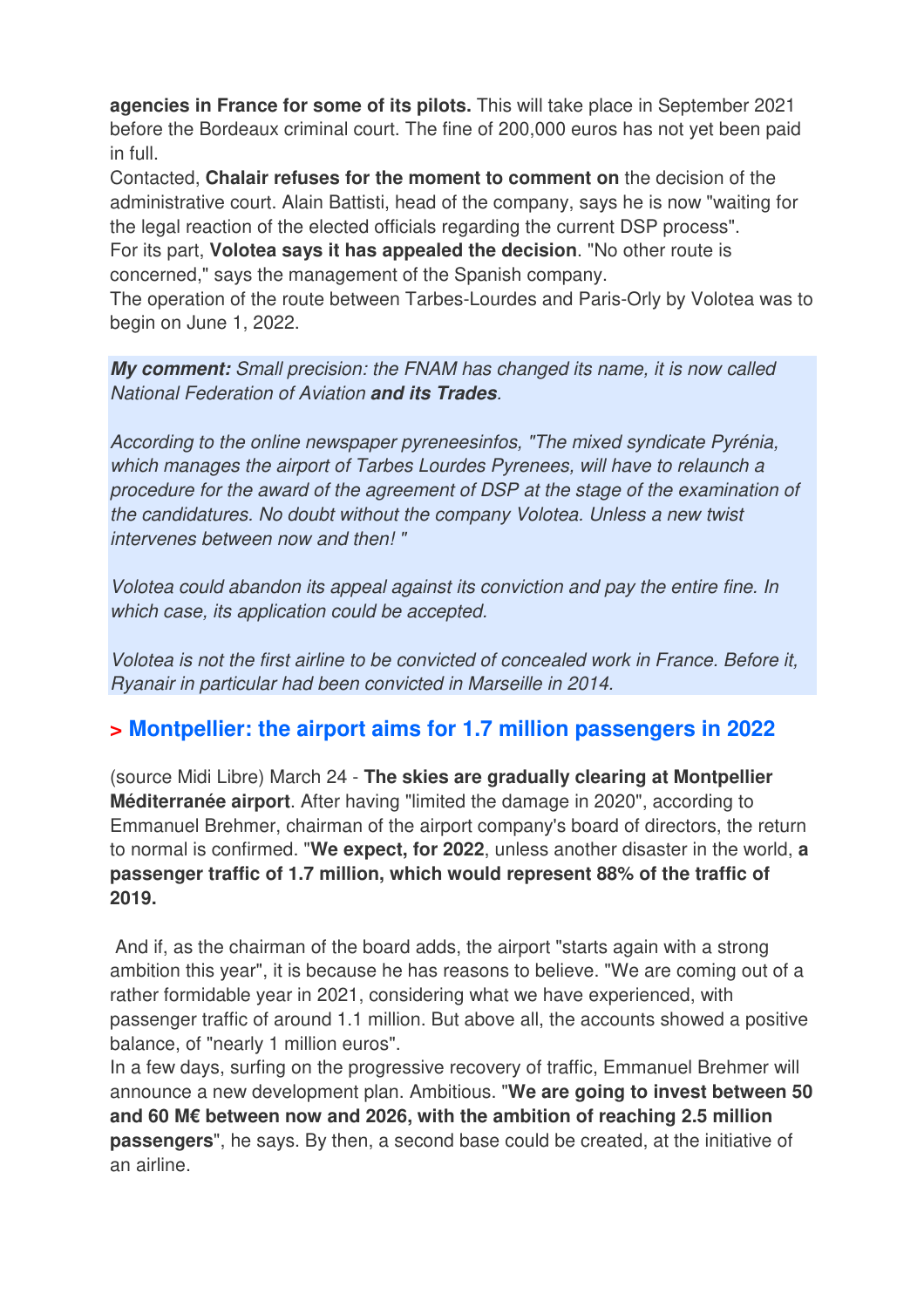(...)

"**The international successes of last summer are back**, offering a choice of 16 countries, in addition to France," says the airport. Some regrets, however, such as the absence of Madrid. "Things are being done little by little". (...)

**Transavia, which was to base its second plane on the Montpellier tarmac this year, has decided to postpone its arrival until 2023**. "The strength of Transavia is that it brings additional traffic, with an immediate potential of 300 to 400,000 passengers.

**My comment:** Montpellier airport, like most regional airports, will be faced with a dilemma: how to increase passenger traffic while participating in the fight against global warming?

Airport managers have a number of means at their disposal for this purpose, such as installing solar panels on the roofs of buildings or electrifying runway equipment.

But if technological progress is insufficient to increase traffic in the next few years to the extent expected, airport managers may be forced to limit the number of aircraft movements while giving preference to the least polluting companies.

In order to avoid this situation, the UAF (Union of French Airports), through its president Thomas Juin, indicated last January in the magazine Aéroport Le Mag N°87: "Our second priority is to work towards the rapid development of a SAF production sector in France and Europe. UAF is working on this issue with the main players in the air transport industry and with energy companies.

One of the keys to success in the fight against global warming will lie in the ability of all of us, decision-makers and users, politicians and citizens, to anticipate. I invite you to read the two bonus articles published by Jean-François Simonin on his blog BH22.

# **Bonus Articles**

## **> Anticipate why?**

(source jeanfrancoissimonin) March 24 - **Until recently, it was useless to try to**  make forecasts on a very long time horizon, for example 2050, or 2100, or even 2500. It must be said that nothing required it. If a human being living in the 15th century had wished to represent the world of the year 2000, it would have been by pure desire to amuse himself, because nothing in his time made this type of exercise necessary. **The world was unlimited, in time and in space, it was a matter of course**. The nature of human activities had no relation to the future of this world. Man was accountable for his actions to God or to society, but not to the world itself. The laws of nature were indeed written in mathematical language, but this did not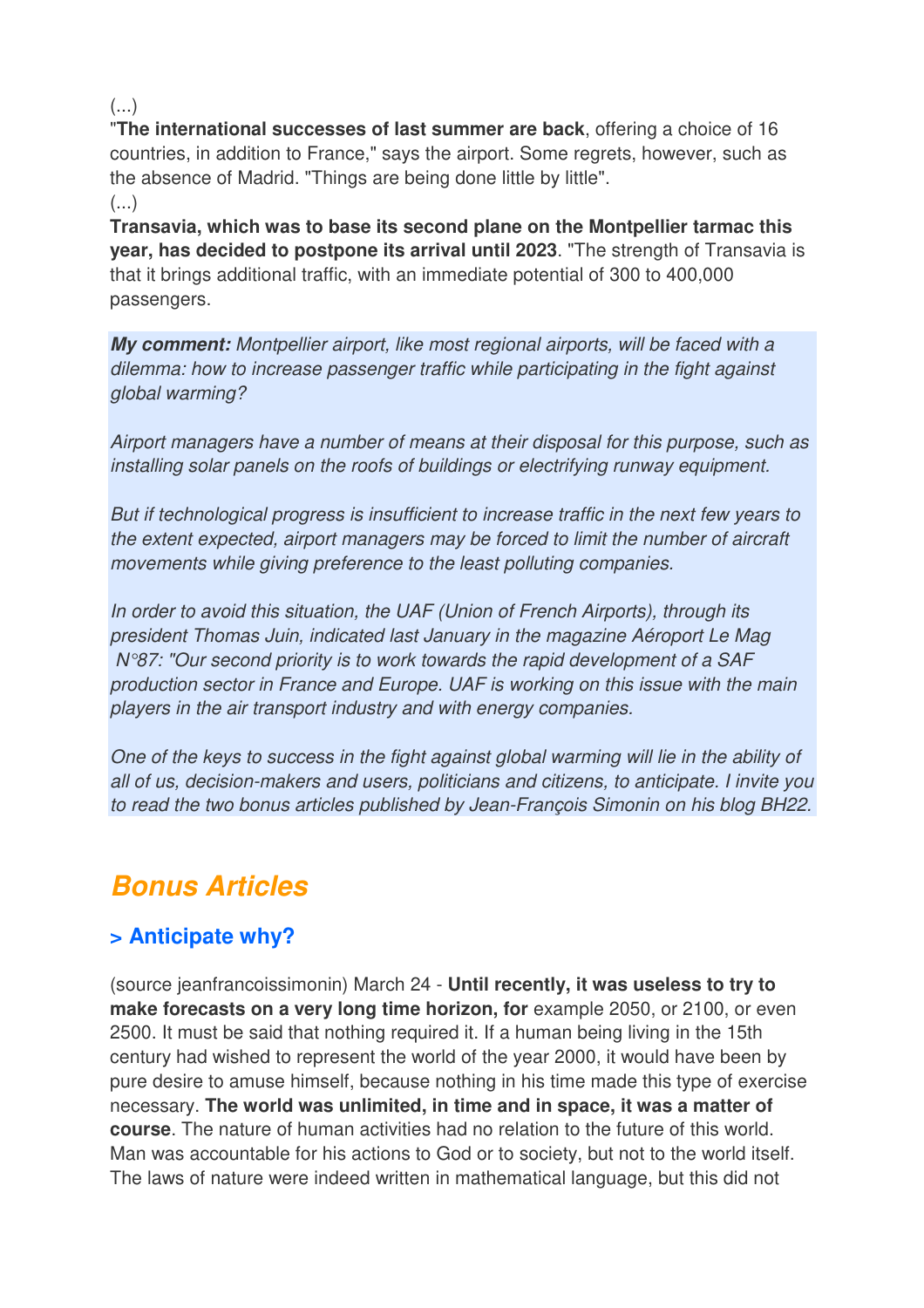imply any human responsibility for the state of the world.

This principle of total availability of the future to man is fading away; **this principle is becoming counterproductive in today's world**, at the beginning of the 21st century. **Our current strategic choices and all their implications, voluntary and involuntary, are already having a profound effect on the medium and long term future**, through radioactive waste, the creation of new materials and chimeras, the destruction of endemic species, climate change and pollution of various kinds. It is becoming clear that short-term thinking, which has become the common temporal paradigm for the whole of Western civilization, does not augur well for the XXIInd century, especially in view of the lessons of globalization and the Anthropocene. **The demands of anticipation that result from this are gigantic, almost unimaginable. Anticipation is becoming, for the first time in history, a necessity of primary importance**.

### **> What is the Anthropocene?**

.

(source jeanfrancoissimonin) September 2017 - The Anthropocene is the concept through which we become aware that the policies and strategies deployed by the main actors of globalization are leading to the collapse of Western civilization and, consequently, of the entire planet. **The entry into the Anthropocene era means that we have crossed the threshold from which the future of the biosphere no longer depends on us, the human species, which has become overpowered,**  but unfortunately incapable of controlling this overpowering power. Humanity, its demography, its industry and its expanding technologies have become the most determining factors of the balance of life. From the Anthropocene onwards, there is no longer any natural nature. There is only one nature, human

**The Anthropocene is the marker from which it becomes officially culpable to prolong the techno-scientific and economic logics in force in the globalized economy of the 21st century**. The whole series Keys to the 22nd Century, of which I present several excerpts on the BH22 site, represents an effort to envisage a new infrastructure of civilization, capable of supporting a long-term projection - in this case, to the horizon of the next century.

**My comment:** These two articles are taken from Jean-François Simonin's blog BH22 - Philosophical and prospective reflections on long-term issues.

He reports that on August 29, 2016, the scientific community agreed that humanity had entered a new geological era, the Anthropocene era.

## **End of the press review**

**> Advice for employees and former employees who are**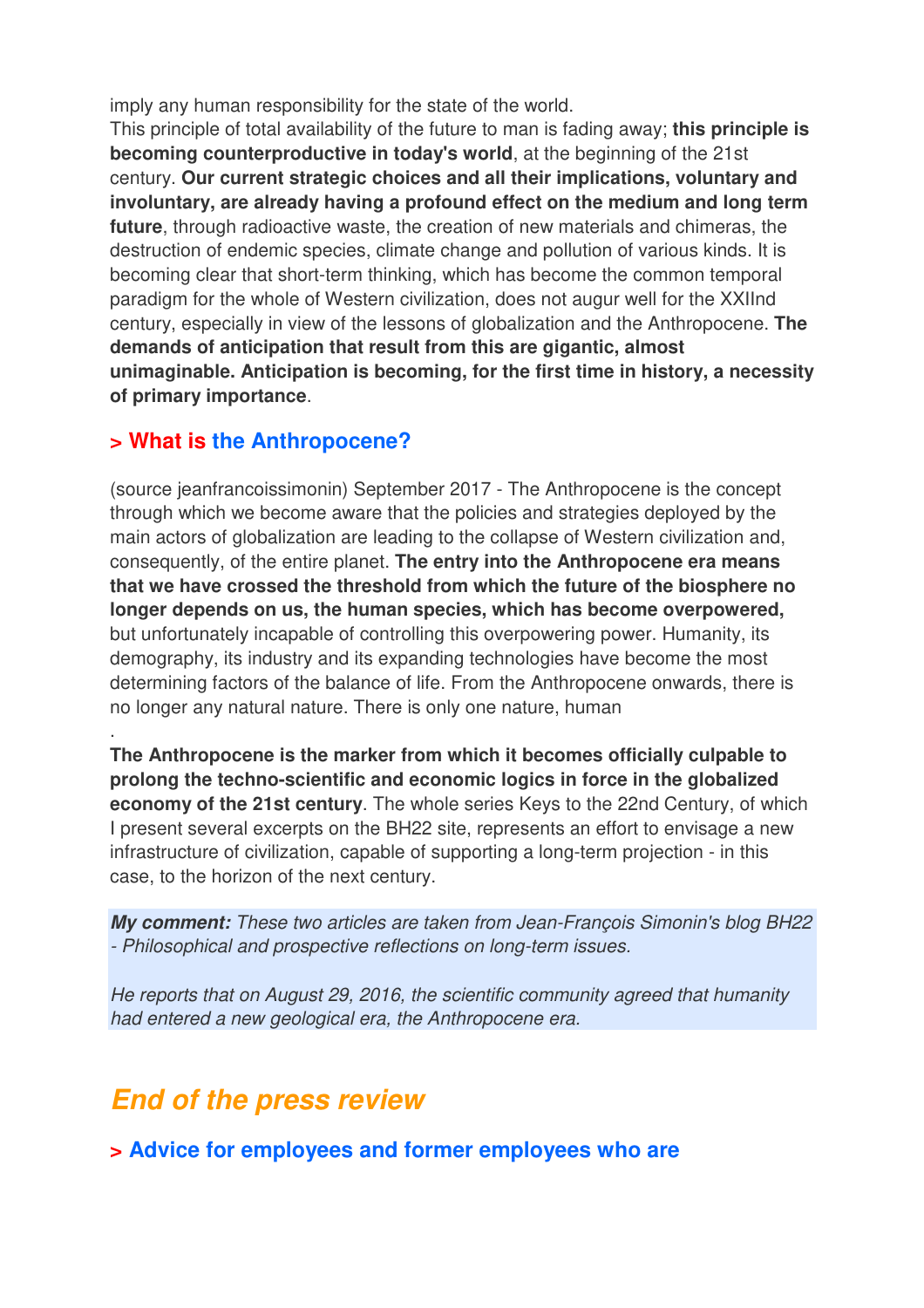### **shareholders**

You will find on my navigaction site the modalities of access to the managers' sites.

To avoid forgetting to change your contact information each time you change your postal address, **I advise you to enter a personal e-mail address**. It will be used for all correspondence with the management organizations.

Keep all the documents related to your Air France-KLM shares in one place: all the letters you receive from the different managers, Natixis, Société Générale, your personal financial institution if you bought your shares through it.

### **> My comments on the Air France-KLM share price trend**

**Air France-KLM shares** closed at **4.043 euros** on Monday 28 March. **It is up this week by +2.74%.** 

#### **After falling to €3.295 in early March, it has rebounded +22% in three weeks.**



Before the coronavirus epidemic, Air France-KLM shares were at €9.93.

Evolution of the Air France-KLM share price over five years. The sharp drop corresponds to the beginning of the Covid-19 epidemic.

**The analysts' average (consensus) for AF-KLM shares is 3.31 euros**. The highest price target is 5.50 euros, the lowest 1.30 euros.

You can find the details of the analyst consensus on my blog. I do not take into account the opinions of analysts prior to the beginning of the health crisis.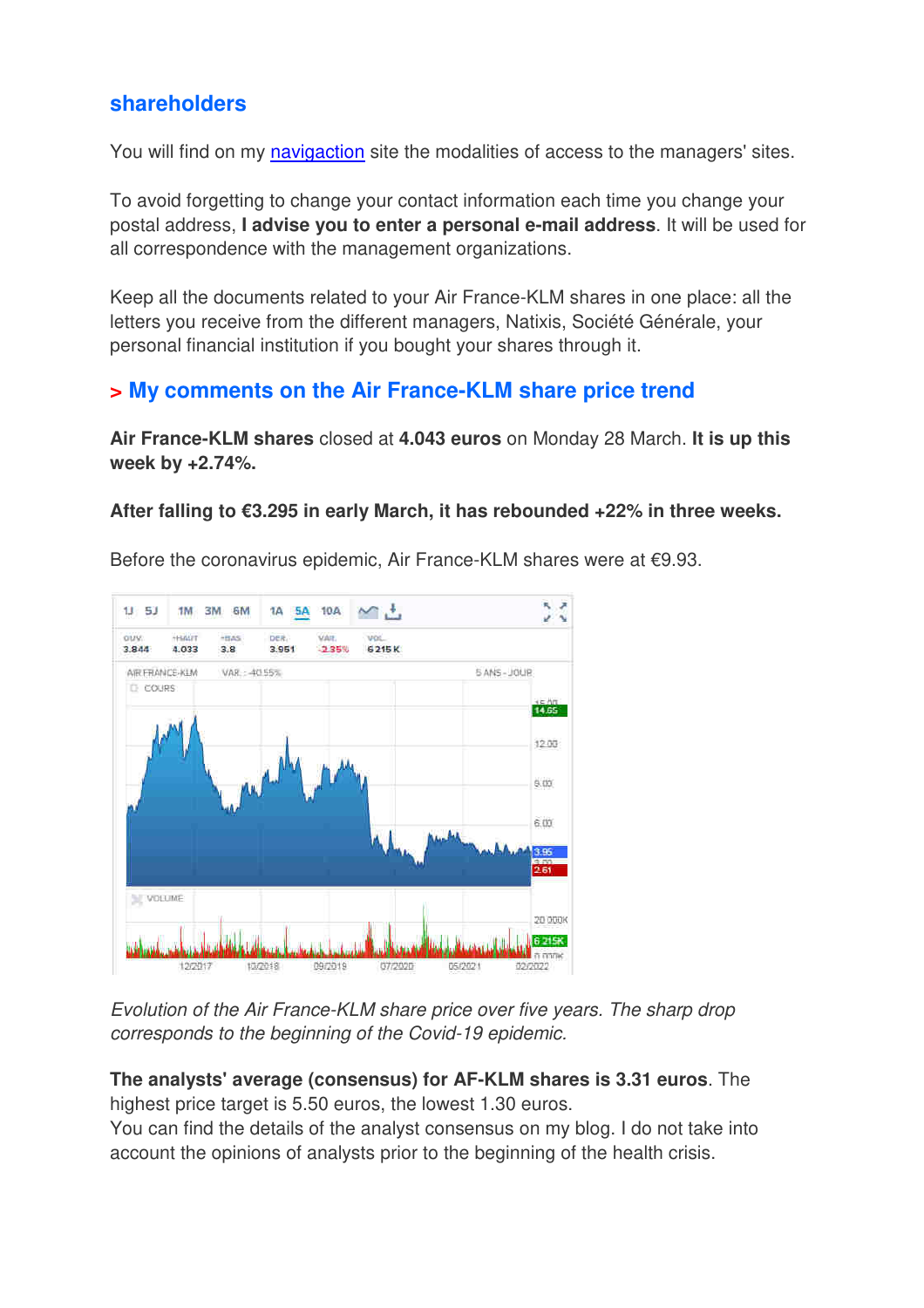**Brent crude oil** (North Sea) is **up this week by +\$4 to \$120**.

**The crisis in Ukraine is behind the rise in oil prices, which is** also affecting copper and gold.

### **At the beginning of the month, Brent crude reached \$132, close to its record of \$150 reached in 2008.**

At the end of October 2020, it was at a low of \$37.



Evolution of oil prices over ten years. The sharp drop corresponds to the beginning of the Covid-19 epidemic.

### **This information does not constitute an invitation to sell or a solicitation to buy Air France-KLM shares.**

You can react to this press review or send me any information or thoughts that will help me better carry out my duties as a director of the Air France-KLM group.

### **You can ask me, by return, any question relating to the Air France-KLM group or to employee share ownership...**

See you soon.

To find the last press reviews of Monday, it is here

### **If you like this press review, please pass it on.**

New readers will be able to receive it by giving me the email address of their choice.

# **| François Robardet**

**Director of Air France-KLM representing the employees and former employees shareholders of PNC and PS.**